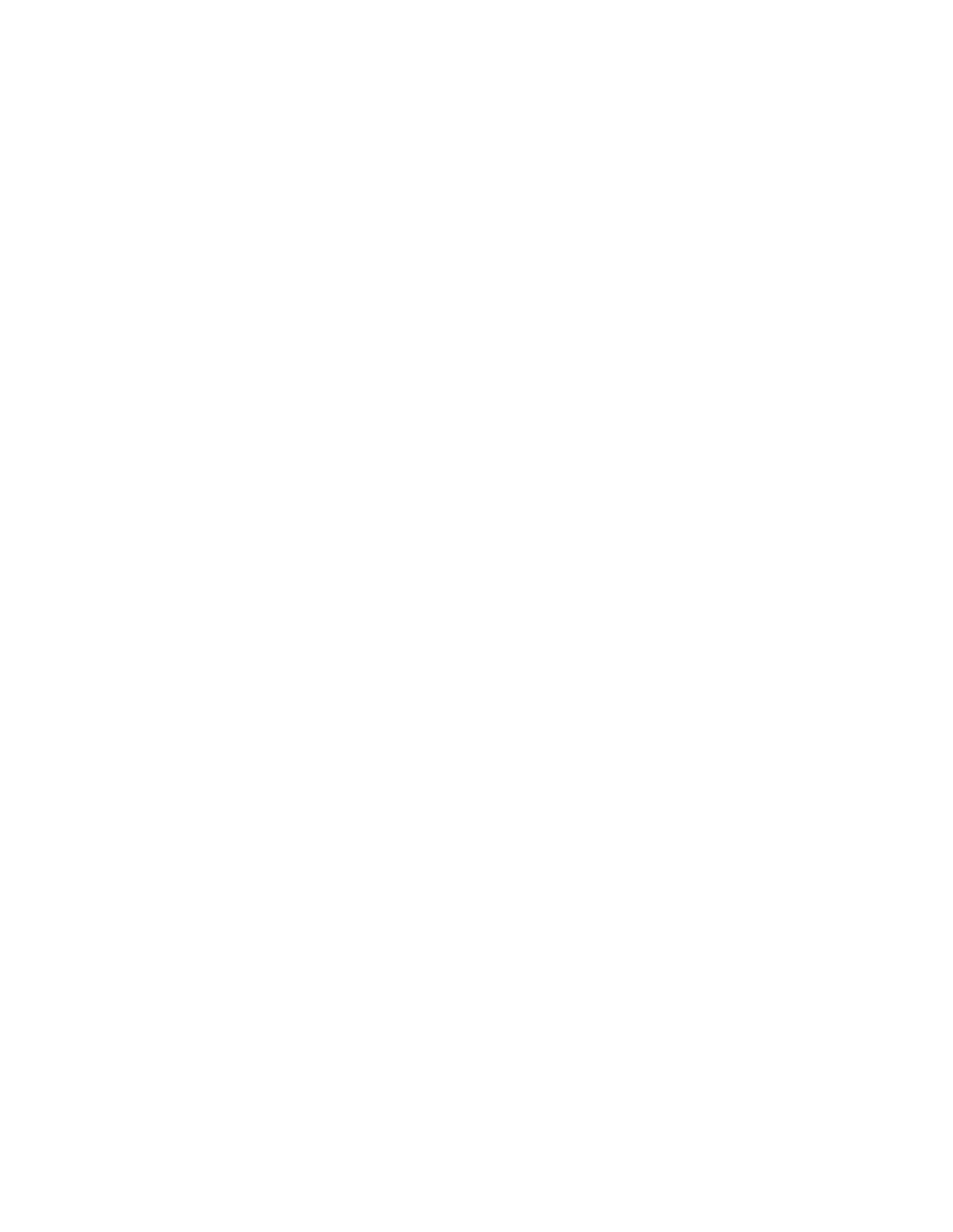# Deep compositional robotic planners that follow natural language commands

Yen-Ling Kuo, Boris Katz, and Andrei Barbu

*Abstract*— We demonstrate how a sampling-based robotic planner can be augmented to learn to understand a sequence of natural language commands in a continuous configuration space to move and manipulate objects. Our approach combines a deep network structured according to the parse of a complex command that includes objects, verbs, spatial relations, and attributes, with a sampling-based planner, RRT. A recurrent hierarchical deep network controls how the planner explores the environment, determines when a planned path is likely to achieve a goal, and estimates the confidence of each move to trade off exploitation and exploration between the network and the planner. Planners are designed to have near-optimal behavior when information about the task is missing, while networks learn to exploit observations which are available from the environment, making the two naturally complementary. Combining the two enables generalization to new maps, new kinds of obstacles, and more complex sentences that do not occur in the training set. Little data is required to train the model despite it jointly acquiring a CNN that extracts features from the environment as it learns the meanings of words. The model provides a level of interpretability through the use of attention maps allowing users to see its reasoning steps despite being an end-to-end model. This end-to-end model allows robots to learn to follow natural language commands in challenging continuous environments.

## I. INTRODUCTION

When you carry out a command uttered in natural language, you combine your knowledge about the task to be performed and how it was carried out in the past with reasoning about the consequences of your actions. Thinking about the task allows you to choose actions that are likely to make progress, and it is most useful when the path forward is clearly understood in an environment that has been experienced before. Thinking about the consequences of your actions allows you to handle new environments and obstacles, and it is most useful where a task must be performed in a novel way. Generally, prior work has excelled at one of these but not both. Powerful models can control agents but do so from moment to moment without planning complex actions [1, 2, 3]. Planners on the other hand efficiently explore configuration spaces, often by building search trees [4, 5], but require a target final configuration [6, 7, 8] or a symbolic specification of constraints [9, 10].

We demonstrate an end-to-end model that both reasons about a task and plans its action in a continuous domain resulting in a robot that can follow linguistic commands.<sup>1</sup>

CSAIL and CBMM, MIT {ylkuo,boris,abarbu}@mit.edu <sup>1</sup>Source code is available at https://github.com/ylkuo/lang-derrt



Fig. 1. We augment a sampling-based planner, RRT, with a hierarchical recurrent network that encodes the meaning of a natural-language command the robot must follow. Just as with a traditional planner, the robot mentally explores the space around a start location building a search tree to find a good path in its configuration space. Unlike a traditional planner, we do not specify a goal as a location, but instead rely on a neural network to score how likely any position in the configuration space is to be an end state while considering the past history of the robot's actions and its observation of the environment. The structure of the RNNs mirrors that of the search tree, with each splitting off as different decisions are considered. At each time step, the RNNs observe the environment, and can adjust the sampling process of the planner to avoid moving in undesirable locations (in this case, the tree is not expanded toward the red circle, and instead adjusted to go down the passageway through the green circle). See fig. 2 for details on the structured RNNs and how they encode the structure of sentences as relationships between recurrent models.

This is the first model to perform end-to-end navigation and manipulation tasks given natural language commands in continuous environments without symbolic representations. It integrates a planner with a compositional hierarchical recurrent network. The recurrent network learns which actions are useful toward a goal specified in natural language while the planner provides resilience when the situation becomes unclear, novel or too complicated. This process frees the network from having to learn the minutia of planning and allows it to focus on the overall goal while gaining robustness to novel environments.

To execute a command, the model proceeds as a traditional sampling-based planner with an additional input of a natural language command; see fig. 1. A collection of networks are arranged in a hierarchy that mirrors the parse of the command. This encodes the command into the structure of the model. A search tree is created through a modified RRT [11] which explores different configurations of the robot and their effect on the environment. The search procedure is augmented by the hierarchical network which can influence the nodes being expanded and the direction of expansion. As the search tree splits into multiple branches, the hierarchical recurrent network similarly splits following the tree. This encodes

This work was supported by the Center for Brains, Minds and Machines, NSF STC award 1231216, the Toyota Research Institute, the DARPA GAILA program, the ONR Science of Artificial Intelligence, and CBMM-Siemens Graduate Fellowship.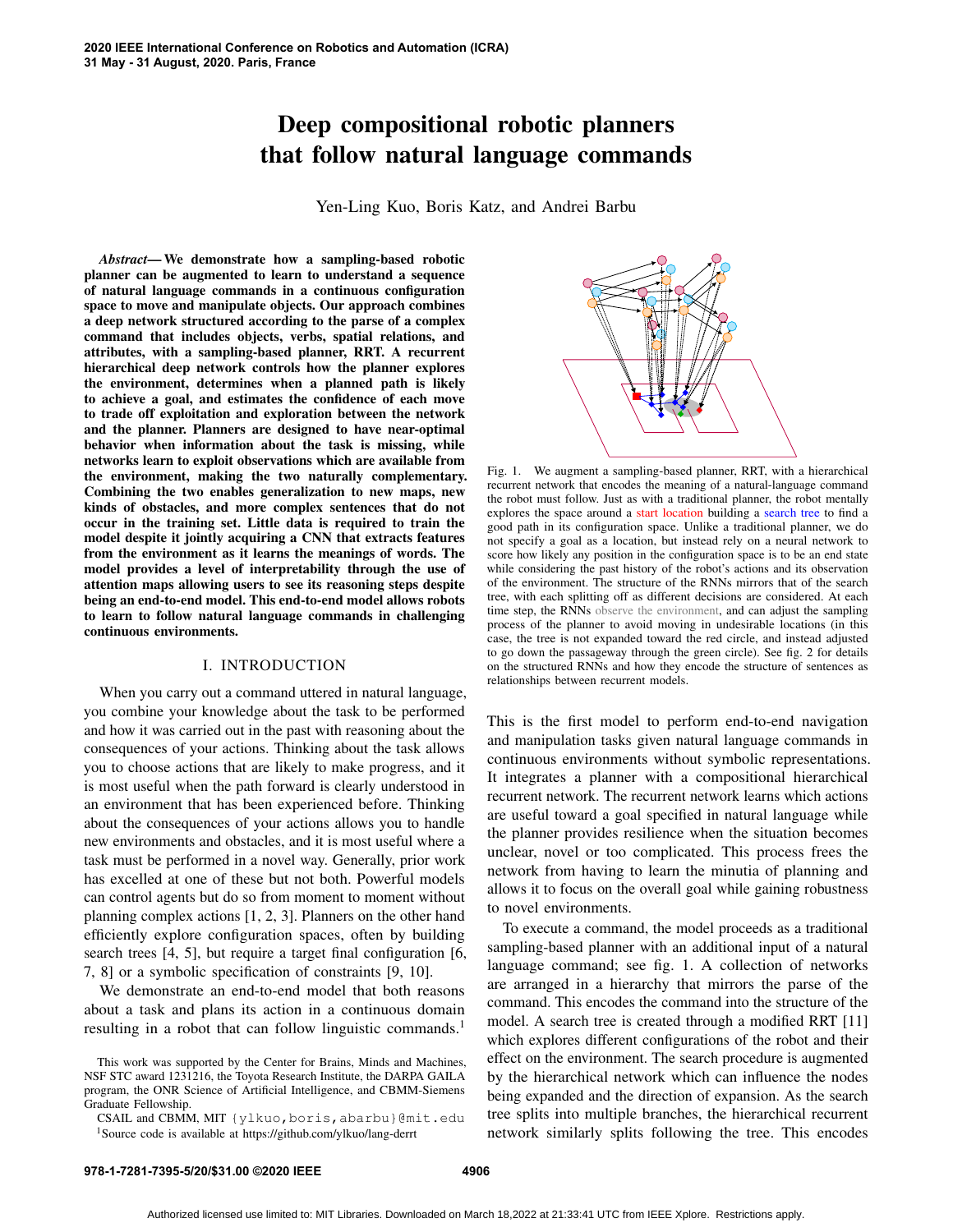the reasoning and state of the robot if it were to follow that specific set of actions. At each time point, the network predicts the likelihood that the action satisfies the command. In the end, much as with a classical sampling-based planner, a search tree is created that explores different options, and a path in that tree is selected to be executed.

Robustness to new environments is achieved by trading off the planner against the hierarchical network. The influence of the network is proportional to its confidence. When new obstacles, map features, or other difficulties are encountered (for example, not immediately seeing a goal), the algorithm can temporarily devolve into a traditional RRT. This is a desirable feature because algorithms like RRT make optimal decisions when other guidance is not available. Unlike planners, uncertain or untrained networks generally make pathologically bad decisions in such settings. This issue is often alleviated with techniques such as  $\epsilon$ -greedy learning [12] which provide arbitrary random moves rather than the nearoptimal exploration that sampling-based planners engage in.

We ensure that the model provides a level of interpretability in two ways. First, the structure of the sentence is encoded explicitly into the structure of the recurrent network; see fig. 2. Inspecting the network reveals which subnetworks are connected together and the topology of the connections mirrors that of natural language. Second, the internal reasoning of the model is highly constrained to operate through attention maps. Rather than allowing each component the freedom to pass along any information up the hierarchy in order to make a decision, we constrain all components to communicating via a grayscale map that is multiplied by the current observation of the environment. Inspecting these attention maps reveals information about which areas each network is focused on and can provide a means to understand and explain failures. In addition, this constrained representation is easy to learn and does not require a large number of examples. We find that adding these interpretable computations also increases performance relative to more opaque representations, likely because words which have never co-occurred at training time have an easier time understanding the output of other word models when the representations are interpretable.

This work makes four contributions.

- 1) We demonstrate how a robotic planner, in addition to reasoning about physical affordances and obstacles, can be extended to reason about a linguistic command in a continuous environment.
- 2) We show that a hierarchical recurrent model structured according to the parse of a sentence can learn the meanings of sentences efficiently thereby guiding a robot's motion and manipulation.
- 3) We demonstrate that such a model generalizes to new settings, to more challenging maps that include obstacles not seen in the training set, and to longer commands.
- 4) By constraining the model to reason visually through attention maps rather than arbitrary vectors, we produce an end-to-end model with more interpretable intermediate reasoning steps without needing intermediate symbolic representations.



Fig. 2. The structure of the model interpreting and following the command *Pick up the orange ball from below black triangle*. As the search tree described in fig. 1 is constructed, this model interprets the state of each tree node being expanded. It predicts the direction to expand the node in and whether the node completes the plan being followed. Each word is a module in the network, each module contains two neural networks (shown in black — the module for *below* is expanded). Each word updates its associated hidden state updated at each time step using an RNN. The structure of the network is derived automatically from a parse produced by the NLTK coreNLP parser [13]. Visual features are extracted and provided to each word model. Attention maps are predicted by each word by a combination of visual features, the attention maps of any words directly below in the hierarchy, and the state of that word. The attention maps indicate which objects should be manipulated and how they should be manipulated. The attention map of the final word and the output of its RNN are used to predict the direction of movement and the success probability. Using attention maps to forward information in the network provides a level of interpretability.

### II. RELATED WORK

Much prior work has explored how symbolic representations in high-level planning languages, such as PDDL [14], can ground linguistic commands. In addition some approaches combine together task planning and motion planning using symbolic representations for the task [15, 16, 17, 18]. Such approaches can plan efficiently in large continuous spaces but require a symbolic representation of a task, must be manually created, cannot be trained to acquire new concepts, and do not handle ambiguity well. Our approach similarly combines task and motion planning, but does so without symbolic representations albeit with simpler tasks than stateof-the-art models in such domains can handle. Prior work has built models that can robustly follow linguistic commands on top of these architectures [9, 10]. Because of the underlying symbolic nature of the final representation, this prior work cannot acquire concepts that are not easily expressed in the target planning language and cannot learn new primitives in that language. Paxton *et al*. [19] demonstrate a model which breaks down tasks for such planners automatically — it learns to map sentences to a sequence of subgoals. Bisk *et al*. [20]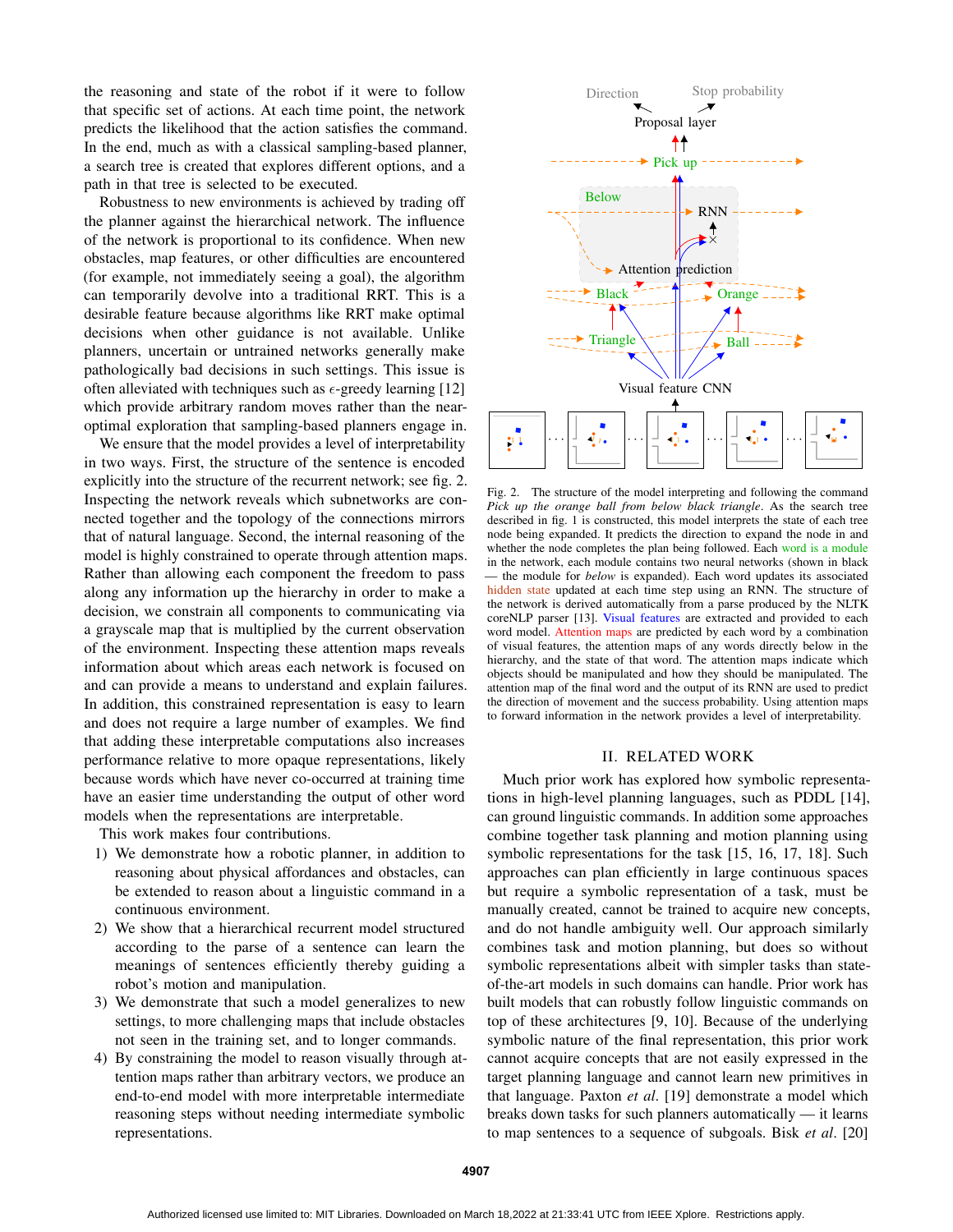demonstrate how to break down and ground manipulation tasks specified in natural language, much like the tasks we perform here, but do not execute such commands.

Fu *et al*. [21] and Shah *et al*. [3] demonstrate an approach which can map sentences to robotic actions (navigation  $\&$ pick and place) via multi-task reinforcement learning in a discrete state and action space. This is similar in spirit to our approach but we do so in continuous action and state spaces which require many precise steps in the configuration space to execute what would otherwise be a single output token such as "pick up" for discrete problems.

Blukis *et al*. [1] demonstrate how a drone can be controlled by predicting the goal configuration of the robot. Their model operates in a continuous space but does not contain object interactions, manipulations, or obstacles. Predicting a single final goal for such complex multistep actions is infeasible, as the goal must contain not just the position of the robot but the position of the other objects.

## III. DEEP PLANNERS WITH LANGUAGE

We describe how an extension of RRT adds neural networks that control the search process, section III-A, then describe the structure of the model used and how it encodes complex sentences, section III-B, and finally how such networks can be efficiently trained, section III-C.

#### *A. Planning with Deep RRT*

Robotic planners are efficient at searching the configuration spaces of robots. Here we describe how to augment them with networks that efficiently learn language, how to guide the planning process, and how to recognize when a plan described by a sentence has been completed. This is related to the approach of Kuo *et al*. [7], DeRRT, which introduced deep sequential models for sampling-based planning. It took an RRT-based planner and described how to guide its behavior with a neural network.

The planner maintains a search tree and a corresponding recurrent neural network with the goal of reaching a fixed destination in the configuration space. This is related to the model shown in fig.  $1 -$  in this work, we use a collection of networks and have the networks determine the final configuration based on the command rather than explicitly providing it. The goal of a traditional planner is to construct a search tree that explores the space and connects the start state to an end state. It will then choose the best path between the two from the tree for the robot to follow.

At each step, the planner chooses a node to extend by the standard RRT mechanism: sampling a point in space and finding the nearest point in the tree to that sample. It then proposes a new tree node between the selected tree node and the sampled point. The neural network takes as input the state at the current node, any visual observations at the current node, and the proposed extension to the tree. Observations are processed with a co-trained CNN that is shared among all words. The network makes its own prediction about how to extend the tree at the current node along with a confidence value. A simple mixture model selects between

the planner and the network proposed directions. Once the tree is constructed, in this case after a fixed number of planning steps, the node which is considered most likely to be an end state of the described command is chosen and the path between the start state and that node is generated.

We modify this algorithm to influence the choice of which node to expand, not just the direction to expand a preselected node in. These modifications can be applied to the original version of the algorithm presented in that earlier work. The neural network that guides the planner is trained to maximize the likelihood of the data provided. This results in a probability assigned to each node and each path. Every search tree node is annotated with its likelihood conditioned on its parent as well was with the likelihood of being chosen for expansion by the vanilla RRT. The latter probability is computed by generating many free-space samples and computing the distribution over which nodes are extended this is very computationally efficient. To then sample which node to extend, we multiply and normalize these probabilities, sampling from the distribution of nodes which would be chosen by both the network and RRT. This focuses search in areas where plans are likely to succeed while not allowing the neural network to get stuck in one region — as a region is more saturated with samples the likelihood that RRT would continue to extend the tree in it becomes very low.

#### *B. Language and Deep RRT*

The model described thus far uses a single recurrent network in order to guide the planner. Technically, that network can in principle learn to perform this task. Practically, generalizing to new sentences and complex sentential structures is beyond the abilities of that simple model.

Using a collection of networks, rather than a single network, can help generalization to new sentences. Just as one network can guide a planner, multiple networks can also guide it. Each network can make a prediction. A direction can be sampled from the distribution of the predictions of all the networks.

We build this collection of networks out of a lexicon of component networks. Given a training set of commands and paths, one component network is trained per word in the command that the robot is following. Given a test sentence, the words in the sentence determine the set of component networks which guide the planner. We call this the *bag of words*, BoW, model because there is no explicit relationship or information flow between the networks. Due to the lack of relationships between words, this model has fundamental difficulties representing the difference between *Grab the black toy from the box* and *Grab the toy from the black box*.

To address this limitation, we introduce a hierarchical network; see fig. 2. Given a sentence and the parse of the sentence derived from the NLTK coreNLP parser [13], we select the same set of component networks that correspond to the words in the sentence. Networks are arranged in a tree — naturally, such trees are rooted by verbs in most linguistic representations. The state at the current node informs the representation of each component network. Each component updates its own hidden state and forwards information to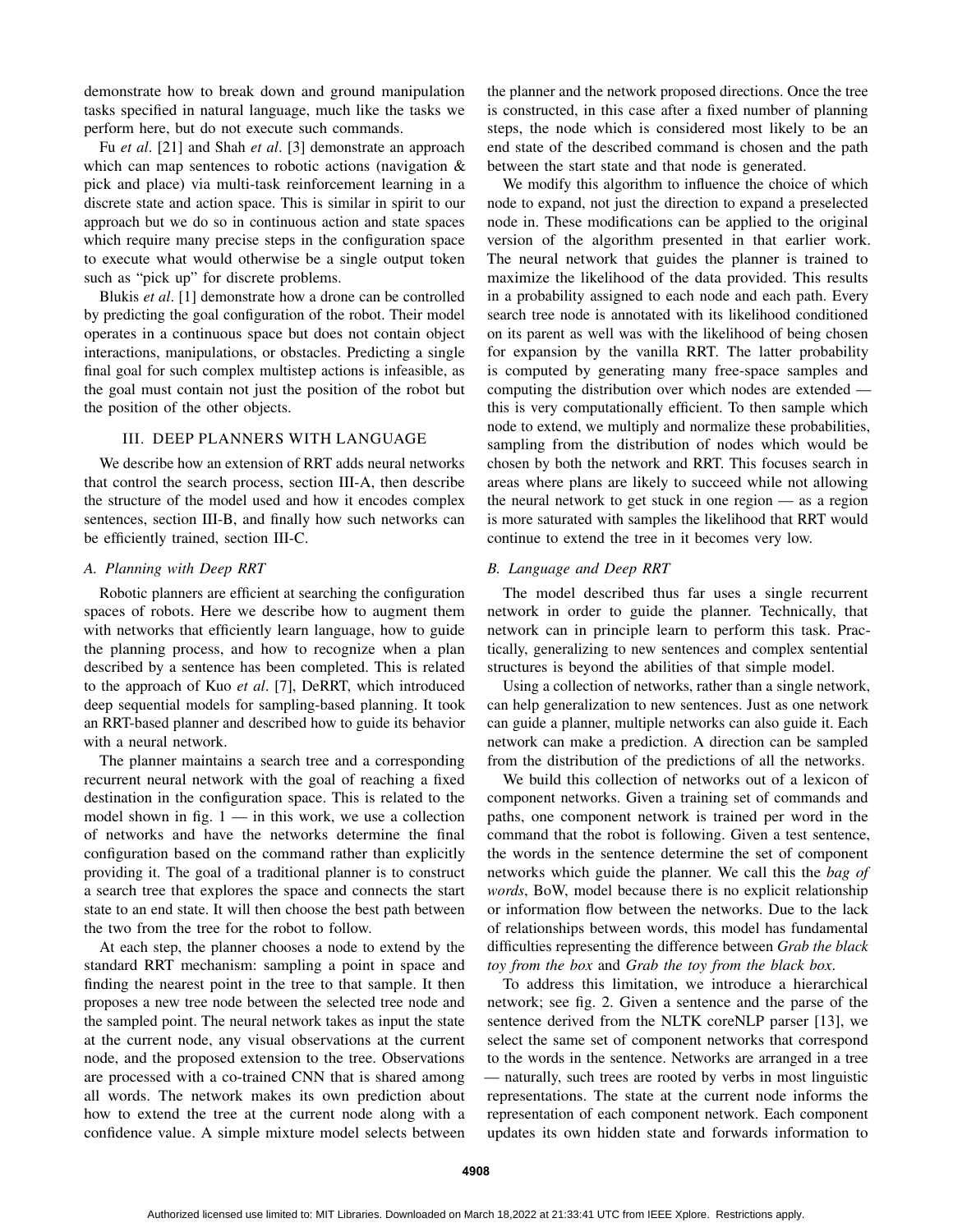all of the components that are linked to it. The leaves only receive as input observation at the current state and their own hidden state. The root of the tree produces an output used by a linear proposal layer to predict the direction of movement and the likelihood that the current node has reached a goal. This approach has the ability to represent the earlier distinction about which noun the word *black* is attached to because different attachments result in different parse trees and thus different instantiations of the model. One must pay particular attention to argument structure here – verbs which take multiple arguments such as *give* must always take them in the same order (the object of the given and the destination of the *give* should always fill the slots of *give*).

We restrict nodes to communicating via attention maps rather than arbitrary vectors. This helps generalization as words which never co-occurred in the training set can be seen in the test set of the experiments we report. By ensuring that the representation shared between component networks is universal, such as the attention maps, component networks are encouraged to be more compatible with one another. This is enforced by the structure of each component network, i.e., each network corresponding to a word. Each word takes as input a set of attention maps, weighs the input image with each attention map independently, and combines this with the hidden state of that word. A new attention map is predicted and passed to subsequent words. Using this predicted attention map, an RNN takes as input the observed image weighted by the attention map and updates the hidden state of the word. In addition to encouraging generalization, attention maps can be interpreted by humans, and help speed up learning by being relatively low dimensional.

#### *C. Training Compositional Deep RRT*

There are three parts of the model that must be trained: the shared CNN that embeds visual observations, a lexicon of component networks, and the proposal layer. The lexicon of component networks maps words to networks that represent the meanings of those words. We might in principle annotate when a word is relevant to a plan and train each word independently, but we find that joint training allows easier and already-known words to supervise new words. This is because the hierarchical nature of the model allows information flow between words, giving words which have high confidence an opportunity to help guide the representation of words which are not yet well trained. Instead, we train the model with little supervision: pairs of sentences and paths. The model is not informed about which parts of the sentence correspond to which parts of the path, when words are relevant, or how words relate to visual observations.

The overall model is trained in two phases. First, all weights are trained including the shared CNN that embeds visual observations, the lexicon of component networks, and the direction in which to extend the search tree. Next, these three sets of weights are fixed while the proposal layer is fine-tuned to predict the likelihood of a state being a goal state of a plan. This fine-tuning step significantly increase performance without requiring more training data: the proposal layer gains



Fig. 3. Examples of the (a) training set and of the (b) test set. The robot is shown in orange as a pair of L-shaped grippers. Objects are randomly positioned, with random properties and orientations. The training set is considerably simpler, with fewer objects on average, without objects in the cup, without the need to traverse doors as all objects are inside the room, and without immovable obstacles (big grey rectangles).

experience with how to interpret the output of the network without the network also changing its behavior.

The model presented here and summarized in fig. 1 and fig. 2 is trained with little data, only sentences paired with demonstrations. It operates efficiently in continuous environments. Its structure is intelligible and derived from linguistic principles while its reasoning is made overt by the explicit use of attention maps. Next, we describe how we evaluate this model.

### IV. EXPERIMENTS

To evaluate the model, we describe the task and training set generation procedure, section IV-A, then describe baseline models, section IV-B, test the ability of the model to carry out novel commands, section IV-C, the ability to generalize to novel features in the environment, section IV-D, generalize to multiple sentences, section IV-E, and the ability to handle real-world commands generated by users, section IV-F.

#### *A. Dataset*

A generative model creates new training and test maps conditioned on a target command which is sampled from a grammar. The space of possible maps is large and includes rooms of varying sizes, which can have between 0 and 4 narrow gaps, possibly contain a door to the outside, and may contain between two and eight objects with multiple properties (shape, color, and size); see fig. 3. The grammar which generates commands contains seven verbs (push, grab, approach, touch, open, leave, carry), seven nouns (block, cup, ball, triangle, diamond, house, car), eight colors (red, green, blue, pink, yellow, black, purple, orange), two sizes (big, small), nine spatial relations (left of, right of, top of, bottom of, on the left of, on the right of, near, above, below), and two prepositions (towards, away from). Each of these linguistic constituents becomes a component neural network in a lexicon of networks. Sentences are parsed with the NLTK coreNLP parser [13] and unknown words in the sentences are mapped to nearby words using their distance in WordNet [22, 23].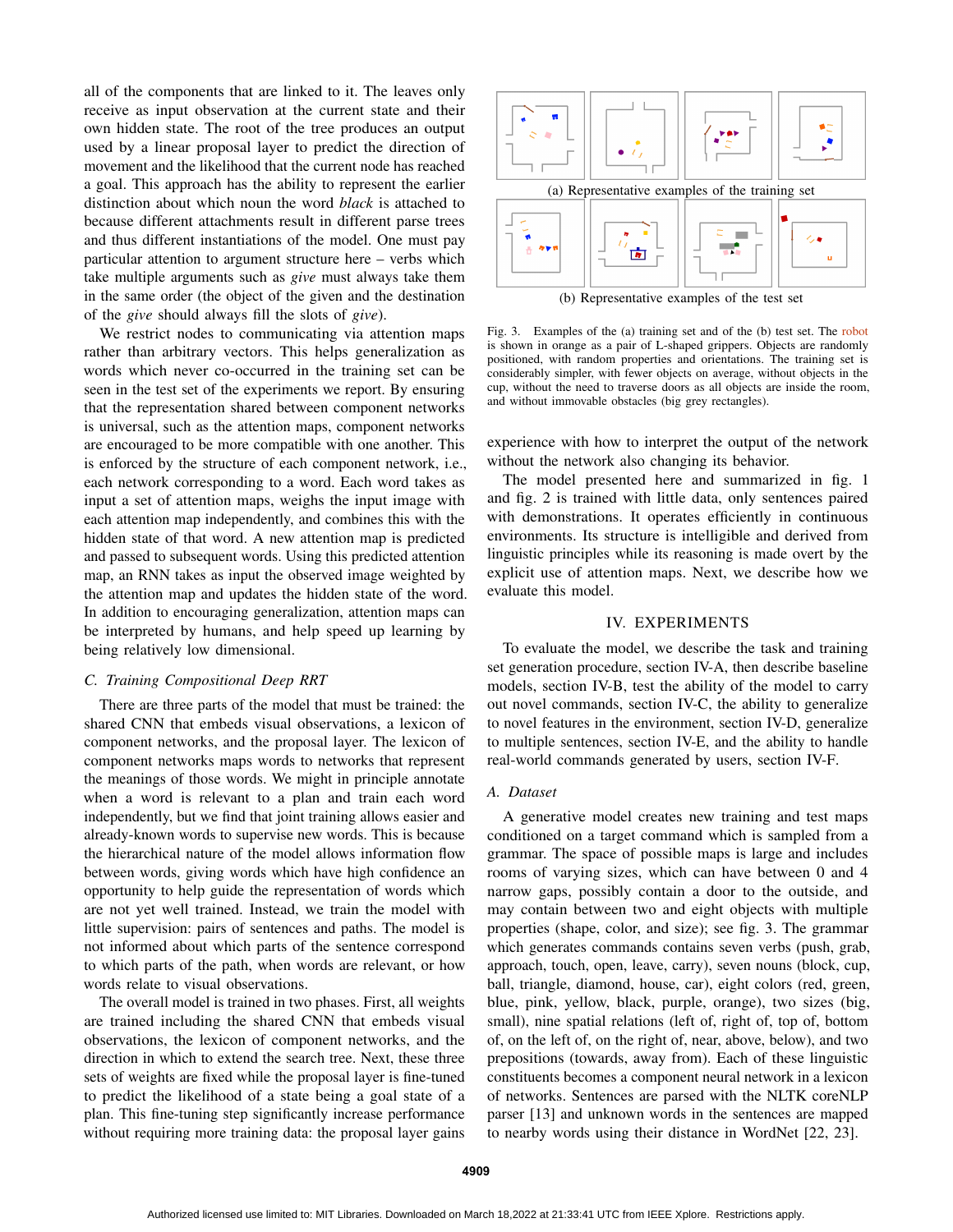| Two concepts | Five or six concepts |
|--------------|----------------------|
| 0.25         | 0.24                 |
| 0.61         | 0.36                 |
| 0.72         | 0.50                 |
| 0.64         | 0.49                 |
|              |                      |

Fig. 4. Success rate of executing natural language commands with two concepts, the same number as the models saw at training time, and five or six concepts, more complex sentences than were seen at training time. All models sampled 500 nodes in the configuration space of the robot. Our model generalizes well and faithfully encodes the meaning of commands. While the BoW model is also novel it lacks the internal structure to represent many sentences and significantly underperforms our hierarchical model.

Given all of the possible objects, distractors, room sizes, doors, gateways, object locations, color, rotation, and size, a random map is generated. We verify that the target plan is in principle feasible on this map. The same map never appears in both the training and the test sets. This provides an immense space from which to generate maps and to test model generalization capabilities.

### *B. Models*

As described in the related work, section II, no existing model, including those that use symbolic representations like PDDL, is able to take as input linguistic commands and plan in the environments used here. To evaluate our model, we develop several baselines by augmenting earlier work to perform this challenging task.

The weakest baseline, *RNN-Only*, is our model without the planner but including the hierarchical neural network. A more powerful baseline, *BoW*, is created by augmenting the work in Kuo *et al*. [7]. The network described there is given the added task of predicting when a configuration of the robot is a terminal. A collection of neural networks represent the meaning of a sentence, but they do not interact with one another; these form the *bag of words*. This model is novel and related to our own, but considerably weaker as there is no relationship between the words and no explicit encoding of the structure of the sentence. The neural network used in that is also modified to predict both a direction to move in and the probability of ending the action — similarly to the model presented here but using a single neural network.

Finally, we compare against a model, *RRT+Oracle*, which represents the performance that can be expected if the hierarchical network is operating well. This model uses the same underlying planner but the goal regions are manually specified through the use of an oracle. For any position in the configuration space of the robot and the configuration space of all of the objects, the oracle determines if the behavior of the robot has satisfied some natural language utterance. Equaling this strong related model in performance demonstrates that the network is acquiring the meanings of words.

Both the model presented and baselines use the same hyperparameters. The component networks are GRUs with 2 hidden layers and 64-dimensional state. Features are extracted with a 2-layer CNN. A linear proposal layer predicts the direction to move in and whether to stop.

#### *C. Understanding Natural Language Commands*

First, we test if our model can acquire the meanings of words and use this to represent never-before-seen sentences;

| Planner    | <b>Obstacles</b> | Cup & Lid | Door     |
|------------|------------------|-----------|----------|
| RNN-Only   | 0.12             | 0.08      | $^{(1)}$ |
| <b>BoW</b> | 0.32             | 0.08      | 0.35     |
| Ours       | 0.52             | 0.16      | 0.30     |
| RRT+Oracle | 0.52             | 0.08      | 0.35     |

Fig. 5. The success rate of different baselines and models when generalizing to environments that have properties which have never or rarely been experienced at training time. Note that, the *RNN-Only* model which does not include a planner, fails to generalize. Models which do include a planner generalize much better to new problems.

see fig. 4. Note that very little is annotated here: only pairs of demonstrations and sentences related to those demonstrations exist. Also note that for all experiments, test training and test maps and utterances were disjoint.

We generated a training set of 6099 utterances containing at most four concepts, with each utterance being demonstrated on a new map. The test set consisted of 657 utterances paired with maps that do not appear in the training set and are on the whole considerably more complex; see fig. 3. The model presented here had by far the highest success rate (72%) and generalized best to more complex sentences. At training time, we never presented sentences that had more than four concepts, while at test time, we included considerably more complex sentences. Our model generalized to longer sentences despite only seeing short sentences at training time.

Since our model affects the search direction of RRT, i.e., the growth of the search tree, it even outperformed the *RRT+Oracle* model. The *RRT+Oracle* model has a perfect understanding of the sentence in terms of determining which nodes satisfy the command, but lacks the ability to use the sentence to guide its actions. This demonstrates that the model presented here encodes commands and executes them in complex environments, on new maps, even when those commands are more complex than those in the training set.

## *D. Additional Obstacles and Preconditions*

Robots must continually deal with new difficulties. To evaluate the capacity of models to adapt to new problems, we further modify the test set to include other features not present at training time; see fig. 5. In particular, we add up to four random fixed obstacles and require that the robot traverse a push-button-controlled door. In addition, the frequency of objects inside cups with lids is significantly increased.

The model which does not include a planner, the RNN-Only model, has great difficulty generalizing to new scenarios. All the other models generalized far better, with ours performing roughly on par with the oracle. These results indicate that planners provide robustness when encountering new challenges. This is well known in symbolic planning but novel as part of an end-to-end approach.

#### *E. Multiple Sentences*

Robots are unlikely to be required to carry out just one command at a time. Most plans will include a sequence of actions that depend on one another. We choose to evaluate an extreme version of this task where all models are only trained on a single sentence and then must generalize to sequences of between two and three commands; see fig. 6.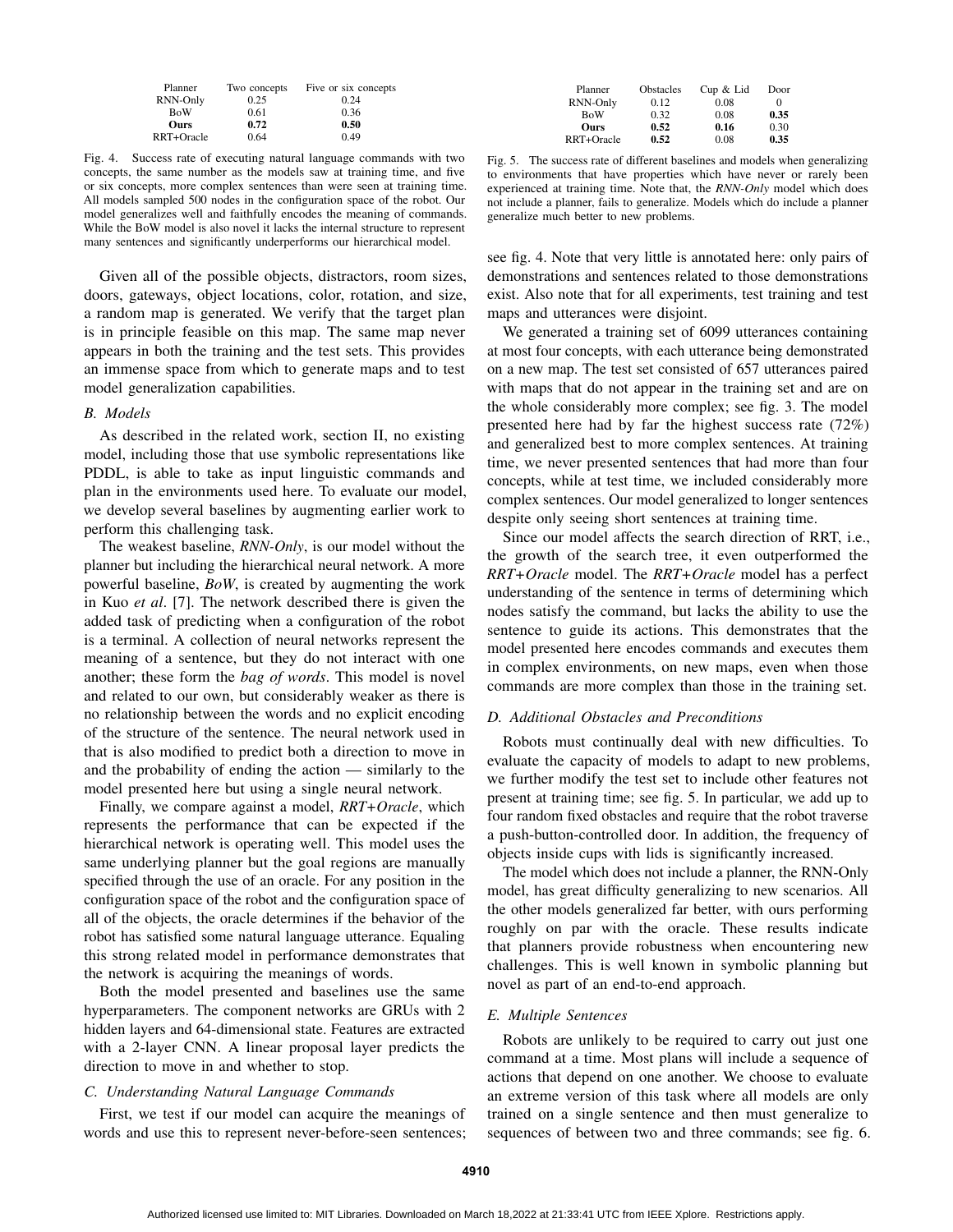| Planner    | Number of sentences |      |      |  |
|------------|---------------------|------|------|--|
|            |                     | 2    | 3    |  |
| RNN-Only   | 0.17                | 0    | 0    |  |
| <b>BoW</b> | 0.40                | 0.12 | 0.06 |  |
| Ours       | 0.58                | 0.33 | 0.10 |  |
| RRT+Oracle | 0.52                | 0.25 | 0.12 |  |

Fig. 6. All models are trained on a single utterance and are then required to follow a sequence of commands. Every model is allowed to sample 600 nodes in the configuration space of the robot. As more commands are added, carrying out a task becomes increasingly difficult and the RNN-Only model is quickly overwhelmed. The BoW model performs at roughly half of the performance of ours. Our model has performance comparable to that of the oracle. Sampling more nodes would increase the success rate of all models.

Despite this significant limitation at training time, we find that our approach outperforms the baselines significantly. The RNN-Only model is unable to generalize. The BoW model has roughly half the performance of our model. Our model has similar properties to that of the oracle, which has the correct encoding of the sentence, thus showing that our model represents sequences of sentences despite not being trained on any sequences of commands. The performance of our model is slightly lower than the oracle because it tends to be conservative in deciding that a sentence has been completely executed. When starting the next sentence, this tends to put the planner in a more difficult initial position.

#### *F. User Study*

We generated 500 map and command pairs and had the robot execute those commands. The executions of these commands, but not the commands themselves, were shown to four users recruited for this experiment. Users were asked to produce the instructions they would provide to the robot in order to elicit the behavior they observed. Out of 500 descriptions, 128 were impossible for the robot to follow due to user error, e.g., by mentioning objects that are not there, or could not be reasonably parsed. The 372 remaining descriptions had an average length of 9.04 words per sentence standard deviation of 2.49. The baseline RNN-Only model achieved 17% success rate, the BoW model succeeded 40% of the time, while our model succeeded 49% of the time. The RRT+Oracle model had roughly the same performance as ours succeeding 51% of the time. This demonstrates that our approach scales to real-world user input.

## V. DISCUSSION & CONCLUSION

We have demonstrated that a hierarchical recurrent network can work in conjunction with a sampling-based planner to create a model that encodes the meaning of commands. It learns to execute novel commands in challenging new environments that contain features not seen in the training set. We demonstrated that our approach scales to real-world sentences produced by users.

Our model provides a level of interpretability. The structure of the model overtly mirrors that of the parse of a sentence making it easy to verify if a sentence has been incorrectly encoded. Attention maps are used throughout the hierarchical network to allow component parts to communicate with one another. These provide another means by which to



(b) Failure: Carry the triangle toward the house

Fig. 7. Examples of snapshots from the execution of the model (top; these are from the point of view of the robot and represent the local information available to it rather than the entire map) along with the attention maps (bottom) produced by each component network in the model at a critical time in the execution of two commands which were not carried out correctly. Note that the polarity of the attention maps is irrelevant — models can communicate by either suppressing or highlighting features and neither carries any a priori valence. In (a) the robot fails to pick up the correct object and heads to the circle instead. The failure in (a) is explained by the poor detection of the cup seemingly confusing it with the circle. In (b) the model goes to the triangle but then fails to pick it up before heading to the house. The failure is not explained by the attention maps, as they correctly highlight the relevant objects — instead the model seems to have positioned itself incorrectly to perform the pick up (which is attempted) and it does not recognize the failure of that action. This level of interpretability is not perfect for every failure case, but does explain many problems pointing the way for how to improve the model and its training regime.

understand which components caused a failure; see fig. 7 for example attention maps for failed commands and the level of explanation possible along with its limitations. In many cases, this provides both reassurances that errors will be pinpointed to the responsible part of the model and confidence in the chosen model. This level of transparency is unusual for end-to-end models in robotics.

In the future, we plan to extend the language learning capacities of the approach and explore ways to carry out more complex tasks. Thus far we have used an existing off-the-shelf parser, but learning to interpret the sentences while learning to execute commands can be extremely useful — for example it can help disambiguate domain-specific language. In the future we intend to integrate with such work [24, 25, 26] to acquire the structure of language, not just the meanings of words and sentences. The tasks carried out here are concrete and clear, rather than the abstract tasks, e.g., *set up this meeting room*, that robots should ultimately strive for. We plan to explore ways to break down tasks into components and keep track of the temporal relations between components in the future.